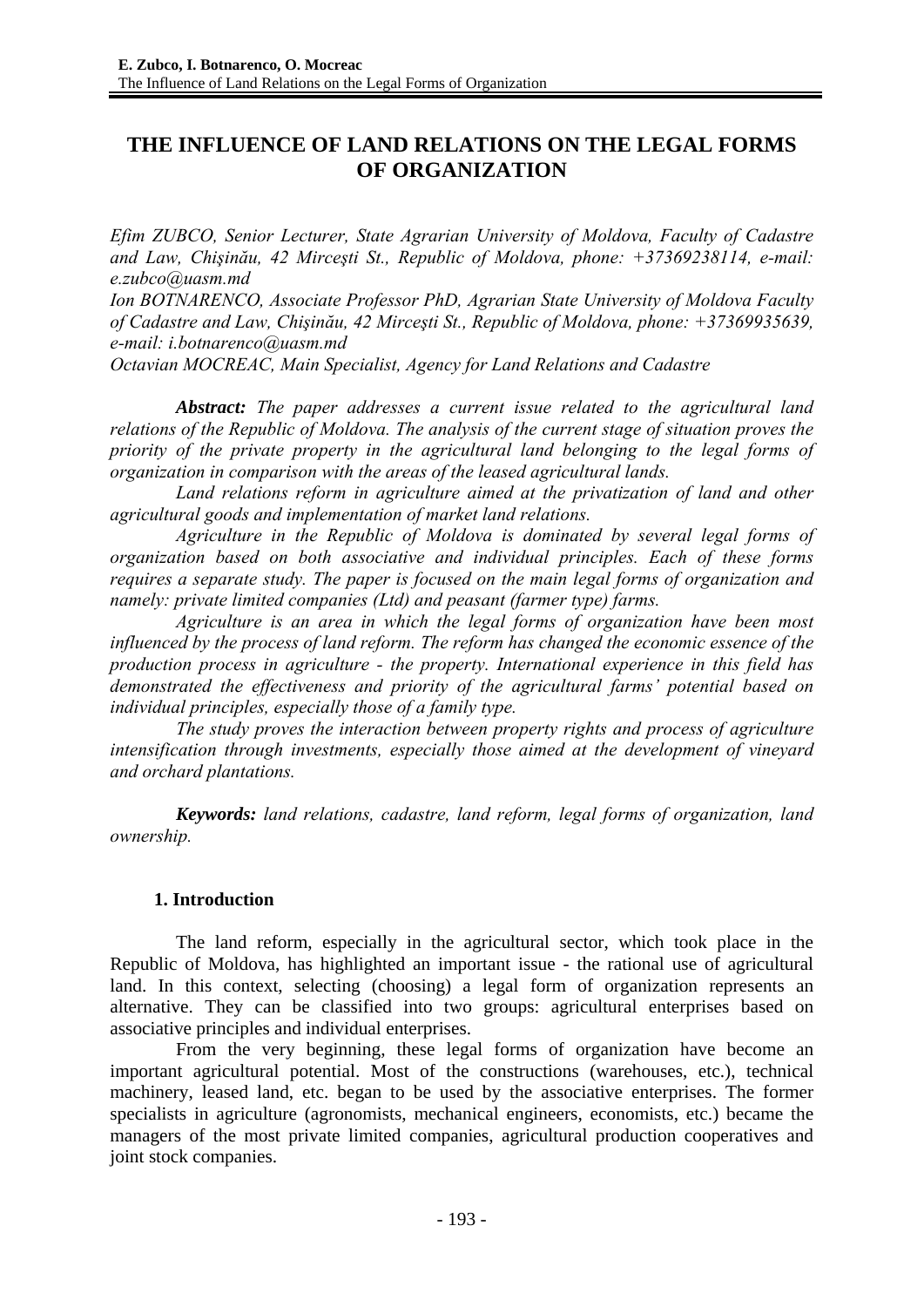An important indicator in the development of various legal forms of organization of agricultural enterprises, including the associative ones, is the dynamics of the land areas used in the production process - the agricultural land. The area of agricultural land reveals the potential of the enterprise. This axiomatic conclusion is based on the priority role of ..agricultural land" in the structure of the enterprise means of production as a whole.

The level of production process intensification also represents a very important piece of information related to the development of agricultural enterprises. [2] Thus, a high level of production process intensification in agriculture can be achieved through different ways:

- increasing the area under irrigation;
- establishing intensive plantations such as vegetables, vineyards and orchards;
- using fertilizer application systems, etc.

Regardless of the direction of the company's specialization, the intensification of the production process highlights, first of all, the increase of investments in agriculture.

In this case, we will refer only to vineyards and orchards, an important sector for Moldova's agriculture.

#### **1.1 Importance and relevance of the research topic**

Agriculture in the Republic of Moldova is dominated by several legal forms of organization based on both associative and individual principles. [1] Each of these forms requires a separate study.

In the Republic of Moldova, the most common legal forms of organization are the individual enterprise and the private limited company.

In agriculture, individual entrepreneurial activity takes the form of a peasant (farmer type) farm. Peasant Farm (PF) is an individual enterprise, based on private ownership of agricultural land and other property, on the personal labour of family members (members of the peasant farm) with the aim of obtaining agricultural products, their primary processing and marketing of their own agricultural production mainly.

### **1.2 The subject and object of study**

The object of the present study is represented by the agricultural land belonging to the legal forms of organization. The paper will focus on the agricultural land examined in terms of its use as arable land and occupied by vineyards and orchards.

The subject of the study is the legal forms of property organization with the main focus on the private limited companies and peasant farms, the share of which is essential in Moldova's agriculture.

According to the cadastral data for the year 2017, out of the total of 1303796 private landowners the largest share - 35942 - is recorded by the private limited companies, followed by 329240 peasant farms and 807332 individual owners who independently process their land.

In the paper, the agricultural land was analyzed through the prism of optimal land areas necessary for sector development and their division into owned land (private property) and leased land. This will allow us to make some conceptual conclusions of the prospective development of the property ownership forms.

#### **1.3 Research goal, material and method**

The study is focused on the activity and role of agricultural enterprises established on associative and individual principles and on the development of agriculture in the Republic of Moldova (private limited companies and peasant farms). The future of agriculture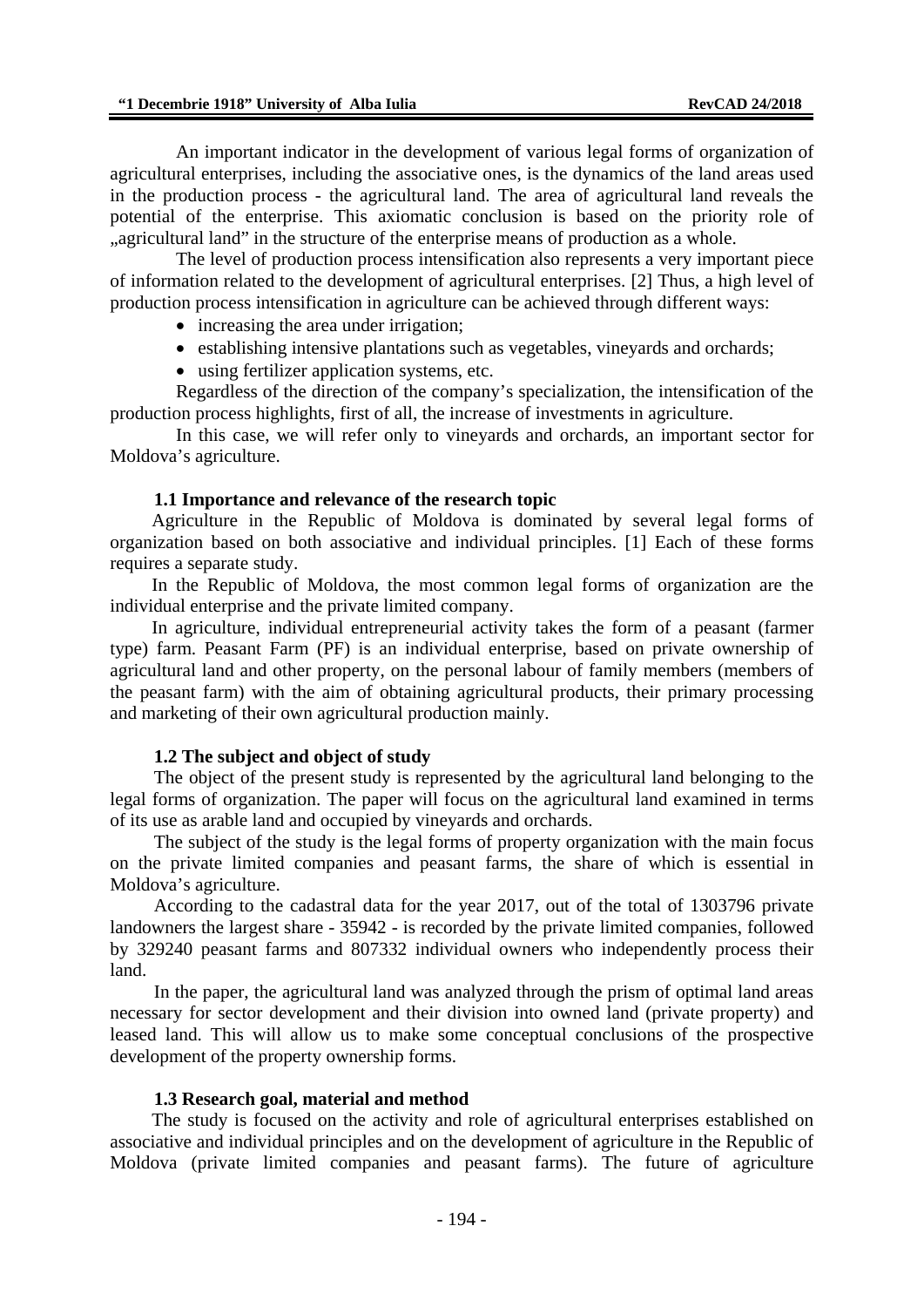development and of the economy as a whole will depend on the harmonious development of all the enterprises both the associative as well as the individual ones.

It is proposed to identify the role and influence of land relations on the legal forms of organization of agricultural land. In this context, the largest share belongs to privately owned land as opposed to rented land.

As study material, the author used the information provided by the Agency for Land Relations and Cadastre about the entire land fund (annals), statistical information on the structure of the legal forms of organization, conclusions of various scientific papers on the given topic, etc.

The material (information) used in the study was analyzed by applying several methods: statistical method, graphic method, variance analysis, etc.

Obviously, both the information on the study object and the implemented study methods were selected in order to solve the main problem highlighted by the author – determining the role of the property in the development of the legal forms of organization established on the basis of associative and individual principles within Moldova's agriculture.

The basic legislative framework used as study material was as follows:

- Land Code Law no.828 of 25.12.91;
- The Law on Private Limited Companies no. 135 XVI of 14.06.2007
- The Law on Agricultural Lease no. 198-XV of May 15, 2003;
- The Law on Peasant (Farmer Type) Farm No.1353-XIV of 03.11.2000.

## **2. Analysis of development of the private limited companies (Ltd)**

## **2.1 Land dynamics**

First of all, we will try to undertake a detailed analysis of the activity and role of the Private Limited Companies (Ltd) in Moldova's agriculture as a whole using the information presented in in Table 1.

|                 | Area, thousand ha |                          |      |          |  |  |
|-----------------|-------------------|--------------------------|------|----------|--|--|
| Analyzed period |                   | Including                |      |          |  |  |
|                 | Total             | Vineyards<br>Arable land |      | Orchards |  |  |
| 2002            | 620,1             | 551,1                    | 28,7 | 37,3     |  |  |
| 2003            | 639,0             | 572,2                    | 27,9 | 36,0     |  |  |
| 2004            | 643,7             | 575,5                    | 28,8 | 34,9     |  |  |
| 2005            | 632,3             | 562,1                    | 28,7 | 34,1     |  |  |
| 2006            | 620,3             | 551,1                    | 26,8 | 32,3     |  |  |
| 2007            | 625,8             | 558,3                    | 26,7 | 33,7     |  |  |
| 2008            | 648,8             | 577,1<br>26,6            |      | 35,2     |  |  |
| 2009            | 657,4             | 583,1                    | 26,5 | 35,3     |  |  |
| 2010            | 683,2             | 606,1                    | 24,7 | 35,4     |  |  |
| 2011            | 688,8             | 611,8                    | 23,9 | 35,5     |  |  |
| 2012            | 705,5             | 628,1                    | 21,7 | 36,2     |  |  |
| 2013            | 724,9             | 645,4                    | 22,3 | 37,2     |  |  |
| 2014            | 739,3             | 658,5                    | 22,4 | 37,0     |  |  |
| 2015            | 745,5             | 667,3                    | 22,2 | 35,0     |  |  |
| 2016            | 754,2             | 677,4                    | 21,3 | 35,4     |  |  |
| 2017            | 768,2             | 690,0                    | 23,7 | 35,6     |  |  |

|  |  | Table 1 Dynamics of agricultural land in the Ltd |  |
|--|--|--------------------------------------------------|--|
|  |  |                                                  |  |

*Source: elaborated by the author based on the land cadastre data of the Republic of Moldova*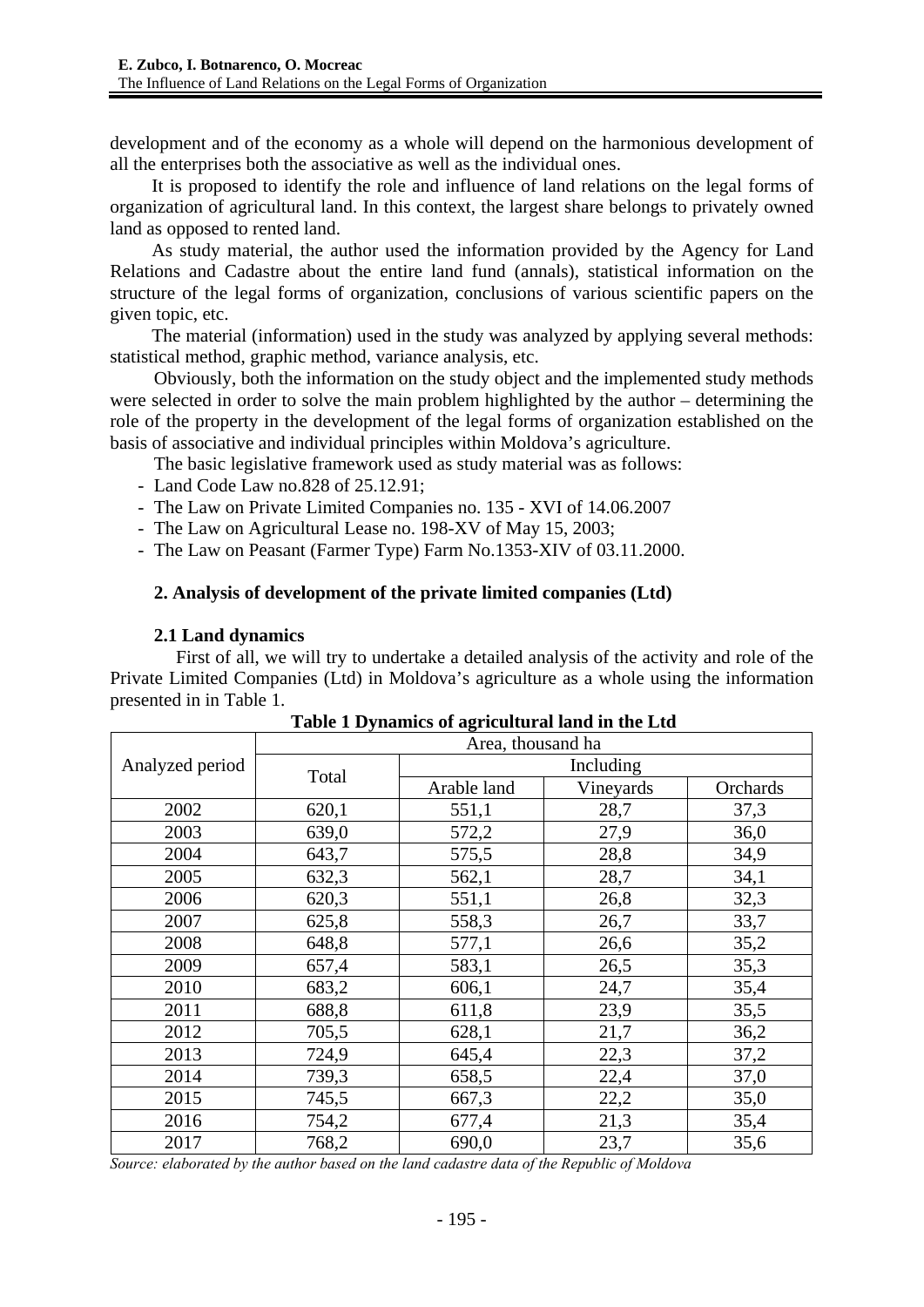According to the table below, it could be mentioned that over the study period the total area of agricultural land recorded a continuous growth trend. Total area of agricultural land within Ltd increased by 148.1 thousand ha (24%) over the study period 2002-2017, which represents 768.2 thousand ha. The increase of land area was done from the share of arable land. As for the land occupied by vineyard and orchard plantations, its area is in a slight decrease.

At present, the share of agricultural land areas belonging to private limited companies constitutes 38% of the total agricultural land area in the country.

The aspect of continuous growth of agricultural land areas in the private limited companies is well reflected in Figure 1. Since 2006, the area of agricultural land in the Ltd has continuously increased.



Figure 1 Dynamics of agricultural land in the Ltd

According to the data systematized in Figure 2, it is observed that both the area of private and rented land belonging to the Ltd is increasing. This increase is justified by the need to develop this legal form of organization.



Figure 2 Dynamics of agricultural land in the Ltd according

In the private limited companies, the area of leased land and private land was 86.4% and 13.6% respectively. At the same time, the total area of leased land records a non-essential increase of 14% (by 82.1 ha) compared to the situation in 2006, while the total area of private land records a more marked increase of 171.5% (by 58.3 ha).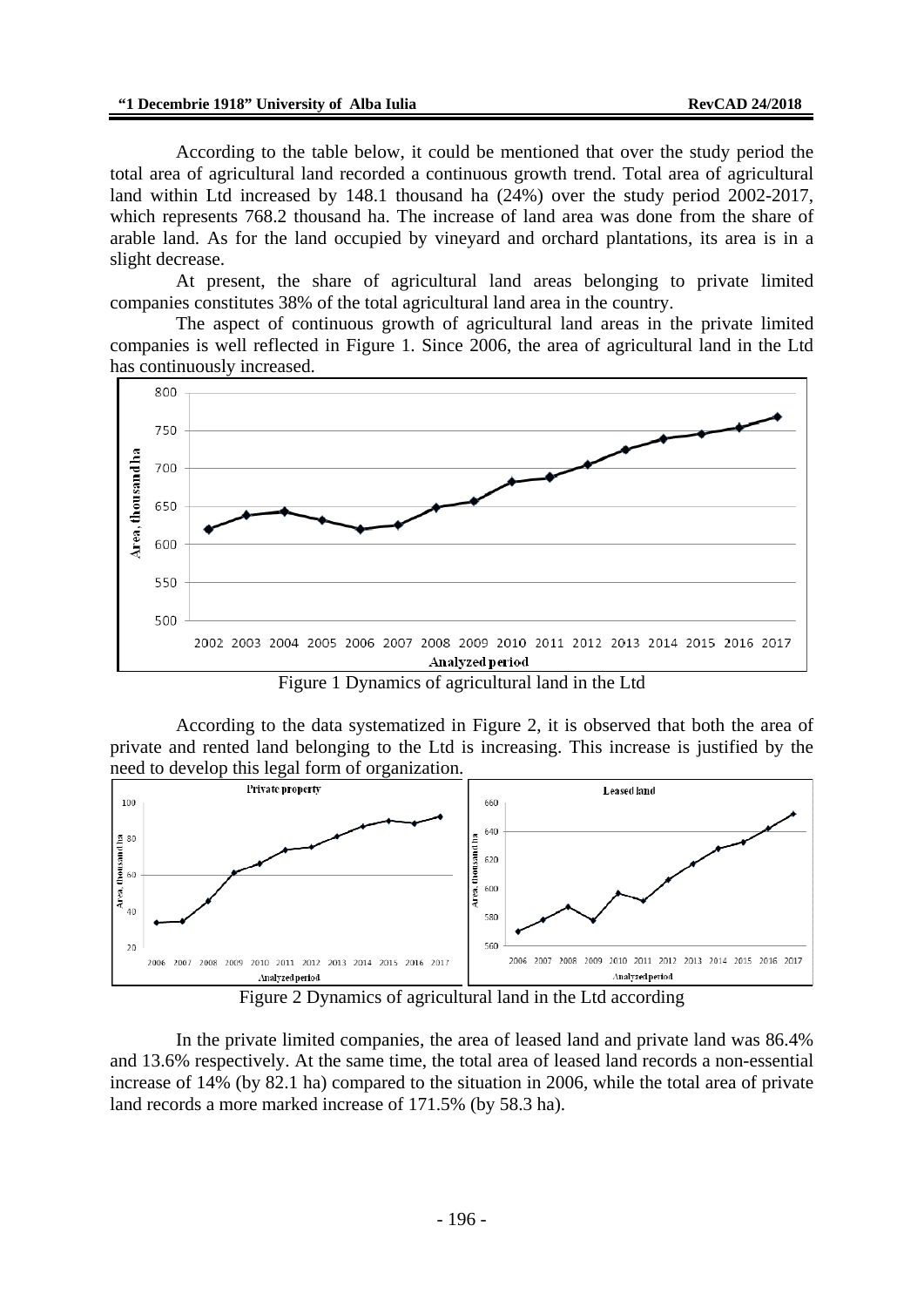# **2.2 Dynamics of vineyard and orchard plantations**

Moldova has great natural priorities regarding the development of vineyard and orchard plantations. For these reason, we will analyze this component of the intensification process development of vineyard and orchard plantations. First of all, the study will be developed in terms of dynamics of land area by property type.

Dynamics of the private sector of vineyard and orchard plantations within this legal form of organization is of particular interest.

Over the past 12 years, the total area of vineyards and orchards has increased from 8.7 thousand/ha (in 2006) to 26.7 thousand/ha (in 2017) or about three times.

The increase of total areas of private land and by consequence increased share of vineyards and orchards proves the emergence of a stable and important trend both for the associative enterprises as a whole and for the development of respective areas of vineyards and orchards.

According to Figure 3, the area of vineyard and orchard plantations under private property belonging to the Ltd records an increasing trend, while the leased property (Figure 4) is decreasing. This situation clearly shows the role of ownership in the process of agricultural land use and investments made in this sector.



Figure 3. Dynamics of land planted with vineyards and orchards in the Ltd

The interest in private property becomes more prevalent and represents an important factor in developing investments in this sector.

As for the leased land, the land area of vineyard and orchard plantations is decreasing, while in the case of private property, the land area of vineyards and orchards is increasing recording a share of 4.4 times higher than compared to the leased land.

The volume of investments in private property (land) is higher than in leased land. The founders invest more in the land they own. It is expected that the role of the private sector in the associative enterprises will increase in the future by surpassing the leased one.

An economic interest is formed within the associative enterprises, based on the private property of the enterprise founders. Provided that the areas of private land have optimal sizes, qualitative changes can occur within these legal forms of organization.

### **3. Dynamics of development of the peasant (farmer type) farms**

Peasant farms represent a form of entrepreneurial activity based on the use of land and private property, which is owned or leased by the farmer who produces agricultural production. This category of holders also includes the persons who have received sectors in the equivalent land quota but who have not registered the entity as required.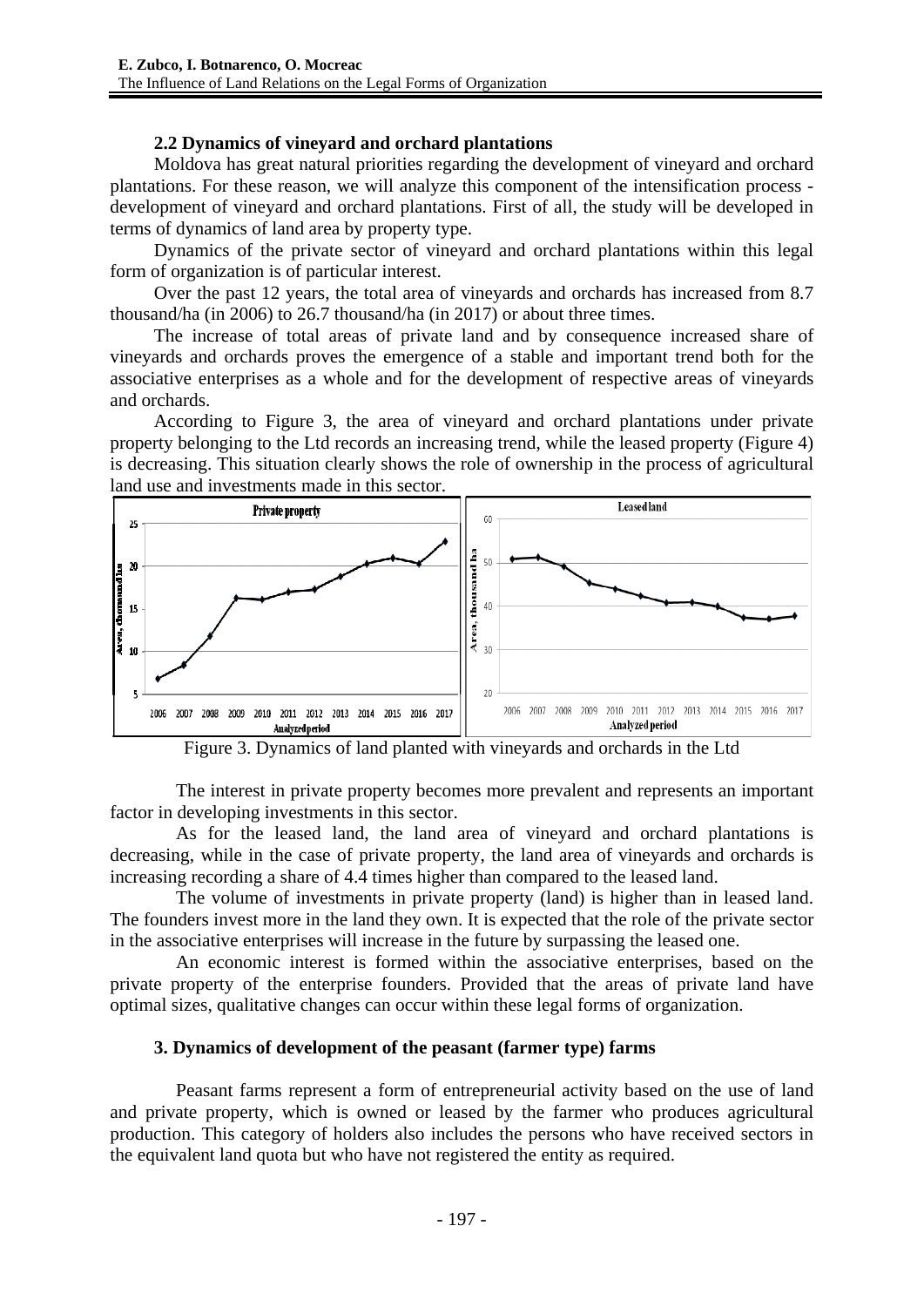A correct analysis of the production potential of peasant farms and other agricultural enterprises, including the associative enterprises, can be made when their establishment and activity conditions under analysis are comparable.

At the initial stage of land reform, when the agricultural enterprises have been established, as comparison conditions can be considered the following indices: optimal land areas; the dimensions of technical-material base involved in the production process; financial support, subsidy policy, accessible to all enterprises; legal, organizational, methodological and methodical support, etc.

In fact, peasant farms (individual enterprises as a whole) have been established under more difficult conditions than other legal form of organization.

In the process of privatization of agricultural land, the average land area required for establishing a peasant farm constituted 1.0-3.0 ha divided into 5-7 plots with an average area of 0.2-0,3 ha, scattered at 3-5 km and more from each other.

In order to establish a peasant farm with a minimum land area of 10 ha it was necessary to purchase, from the very beginning, additional land from other owners.

In the process of privatization (reforming of collective farms - kolkhoz), the technical-material basis was distributed according to the principle of proportional contribution of each landowner to the accumulation of the enterprise property. This principle led to the fact that, in order to become a holder of a unit of privatized machinery, it was necessary to associate several owners.

For this reason, most of the peasant farms started the initial stage without having the necessary elementary machinery. Most of the peasant farms have not acquired the share of assets of the privatized enterprise until the present time.

One of the most important peculiarities of the initial stage in the development of peasant farms and individual enterprises as a whole was the very low level of theoretical knowledge and experience in this field, organizational, methodical-methodological, legal support, etc.

#### **3.1 Dynamics of land**

Table 2 provides extensive information on the structure of the peasant farms' land. According to the table data, we can conclude that the peasant farms and individual plots represent at present approximately 37% of the total land area destined for agriculture [6].

| Table 2 Dynamics of agricultural land in the peasant farms |                   |             |           |          |  |  |
|------------------------------------------------------------|-------------------|-------------|-----------|----------|--|--|
|                                                            | Area, thousand ha |             |           |          |  |  |
| Analyzed period                                            | Total             | Including   |           |          |  |  |
|                                                            |                   | Arable land | Vineyards | Orchards |  |  |
| 2002                                                       | 733,6             | 613,4       | 61,5      | 54,0     |  |  |
| 2003                                                       | 698,1             | 578,1       | 63,2      | 52,2     |  |  |
| 2004                                                       | 682,5             | 561,8       | 64,4      | 50,6     |  |  |
| 2005                                                       | 563,1             | 461,6       | 55,8      | 40,2     |  |  |
| 2006                                                       | 572,0             | 462,4       | 56,8      | 42,7     |  |  |
| 2007                                                       | 562,1             | 450,6       | 57,1      | 42,9     |  |  |
| 2008                                                       | 558,3             | 446,5       | 56,7      | 43,2     |  |  |
| 2009                                                       | 553,6             | 440,1       | 56,4      | 43.3     |  |  |
| 2010                                                       | 555,1             | 440,2       | 55,4      | 43,5     |  |  |
| 2011                                                       | 547,2             | 431,7       | 54,0      | 44,6     |  |  |
| 2012                                                       | 544,0             | 430,1       | 52,7      | 44,4     |  |  |

**Table 2 Dynamics of agricultural land in the peasant farms**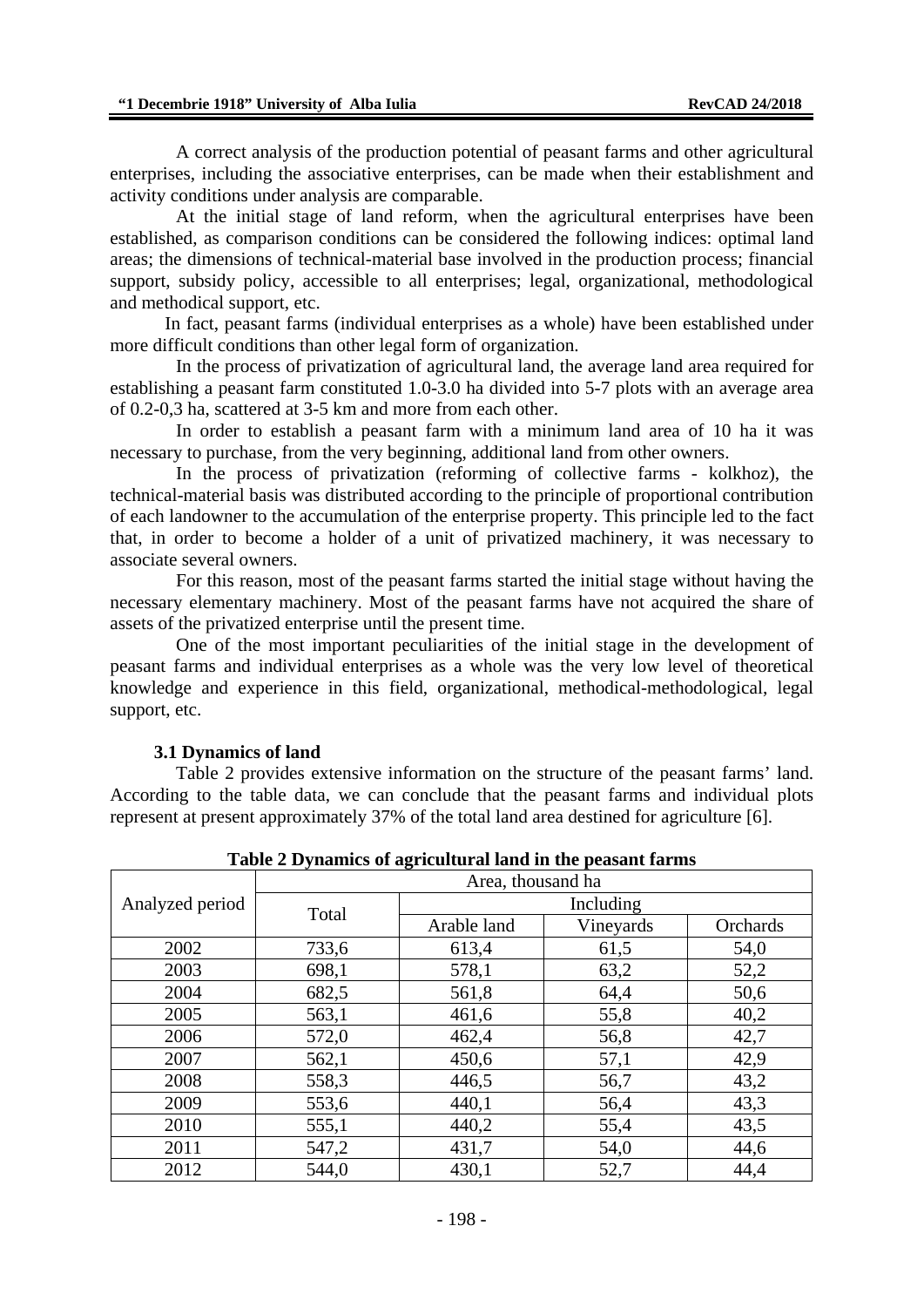| 2013 | 537,2 | $\gamma$<br>ل924+ | 51,8 | 45,6 |
|------|-------|-------------------|------|------|
| 2014 | 540,2 | 424,6             | 50,2 | 45,6 |
| 2015 | 526,8 | 415,2             | 47.J | 44,  |
| 2016 | 515,6 | 408,8             | 44.8 | +J.∠ |
| 2017 | 503,5 | 400.3             | 7J.I | 44.6 |

*Source: elaborated by the author based on the land cadastre data of the Republic of Moldova* 

At the same time, the dynamics of peasant farms land areas is in decline (Figure 5). During the period of study (2002-2017), the land area of peasant farms decreased by 230.1 thousand ha.

The conditions under which the peasant farms activate, unsatisfactory financial support, implemented budgetary-fiscal policy, inadequate legislative framework at the initial stage of their establishment had a very negative impact. Many peasant farms were bankrupted. A part of the land was sold; other part is used as individual plots. The land owners of bankrupt farms have joined other areas of activity.

According to Table 3, the land fund of the peasant farms was divided into land areas with an average size of up to 10 hectares and at the same time another group including the peasant farms, which have 10 ha and more.



Figure 4. Dynamics of agricultural land in the PF

Over a period of 12 years, the number of peasant farms recording an average area of up to 10 hectares decreased by about 131.1 thousand hectares (Figure 5.a).

In turn, over the same period, the number of peasant farms with an average area of more than 10 hectares increased by about 62.7 thousand ha (Figure 5.b).

|        | $\cdot$<br>Up to 10 ha |           |          | ັ<br>More than 10 ha |           |          |
|--------|------------------------|-----------|----------|----------------------|-----------|----------|
| Period | Total                  | Including |          | Total                | Including |          |
|        |                        | vineyards | orchards |                      | vineyards | orchards |
| 2006   | 484,1                  | 51,9      | 36,4     | 87,7                 | 4,7       | 6,3      |
| 2007   | 475,1                  | 53,6      | 36,3     | 87,0                 | 3,5       | 6,7      |
| 2008   | 465,0                  | 53,8      | 35,2     | 93,3                 | 3,0       | 8,1      |
| 2009   | 457,5                  | 53,2      | 34,8     | 96,1                 | 3,2       | 8,4      |
| 2010   | 451,3                  | 52,0      | 34,8     | 103,6                | 3,3       | 8,7      |
| 2011   | 438,5                  | 50,5      | 33,4     | 108,6                | 3,5       | 10,1     |
| 2012   | 426,7                  | 49,2      | 33,9     | 117,2                | 3,6       | 10,4     |

**Table 3. Dynamics of peasant farms' land, inluding the vineyards and orchards**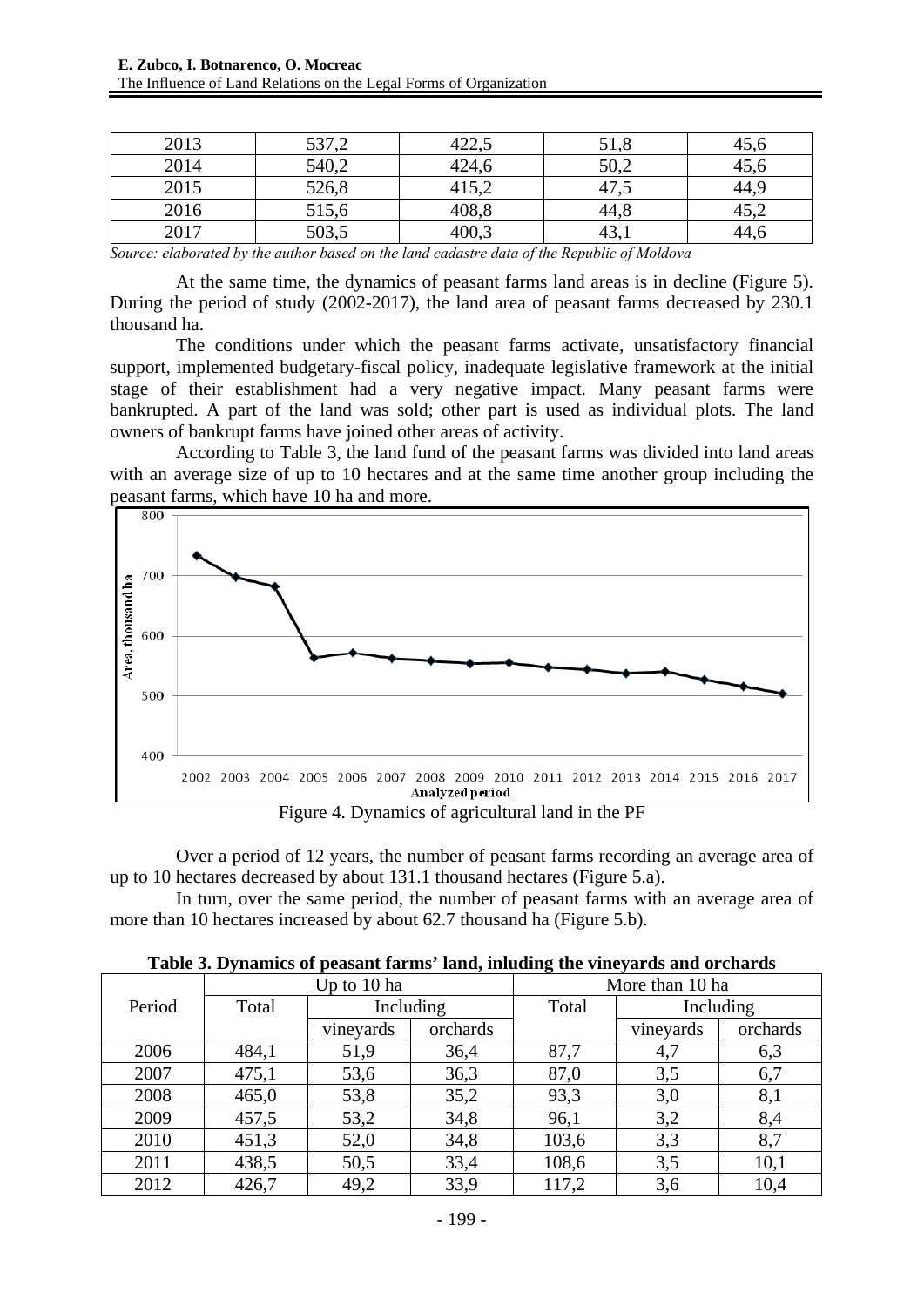| 2013 | 411,0 | 47,9 | 34,4 | 126,3 | 3,8    | .                       |
|------|-------|------|------|-------|--------|-------------------------|
| 2014 | 408,7 | 45,3 | 34,3 | 131,4 | 3,9    | 11 <sub>2</sub><br>11.J |
| 2015 | 389,9 | 43,6 | 33,7 | 137,1 | 3,8    | 11.J                    |
| 2016 | 357,3 | 39,6 | 32,8 | 158,3 | $\cup$ | $1 \cap 5$<br>⊥∠.J      |
| 2017 | 353,1 | 38,8 | 32,1 | 150,4 | 4,3    | 125<br>⊥∠,J             |

*Source: elaborated by the author based on the land cadastre data of the Republic of Moldova* 

Thus, according to data presented in Table 3, we can conclude that the peasant farms with an average land area of up to 10 hectares are less resistant to negative factors in their activity. Dynamically, the total area of these peasant farms is in a slight but stable fall.

We are aware of the fact that the separation line between land areas increase and decrease established at the level of 10 ha can be specified depending on the farm specialization and as a result, it could be achieved a more accurate separation line and more reliable results. It is of great importance that, in terms of dimensions, there are optimal forms and content  $[5]$ .<br>The land area up to 10 has



Figure 5. Dynamics of agricultural land in the PF

It is important to analyze these two groups of peasant farms through the intensification of the production process and investments made in agriculture. Land areas of vineyards and orchards, irrigation systems, etc. could be considered in this case as an indirect factor.

#### **3.2 Dynamics of vineyard and orchard plantations**

Table 3 presents some information about the land area of vineyards and orchards depending on the average land area of the peasant farms.

As a result of the analysis it was found that the tendency of decreasing the number of peasant farms with the average land area of less than 10 hectares is accompanied by the decrease of the vineyards and orchards land areas (Figure 6.a).

Also, the increasing number of peasant farms with an average area of more than 10 ha is accompanied by the increased land areas destined for vineyard and orchard plantations (Figure 6.b).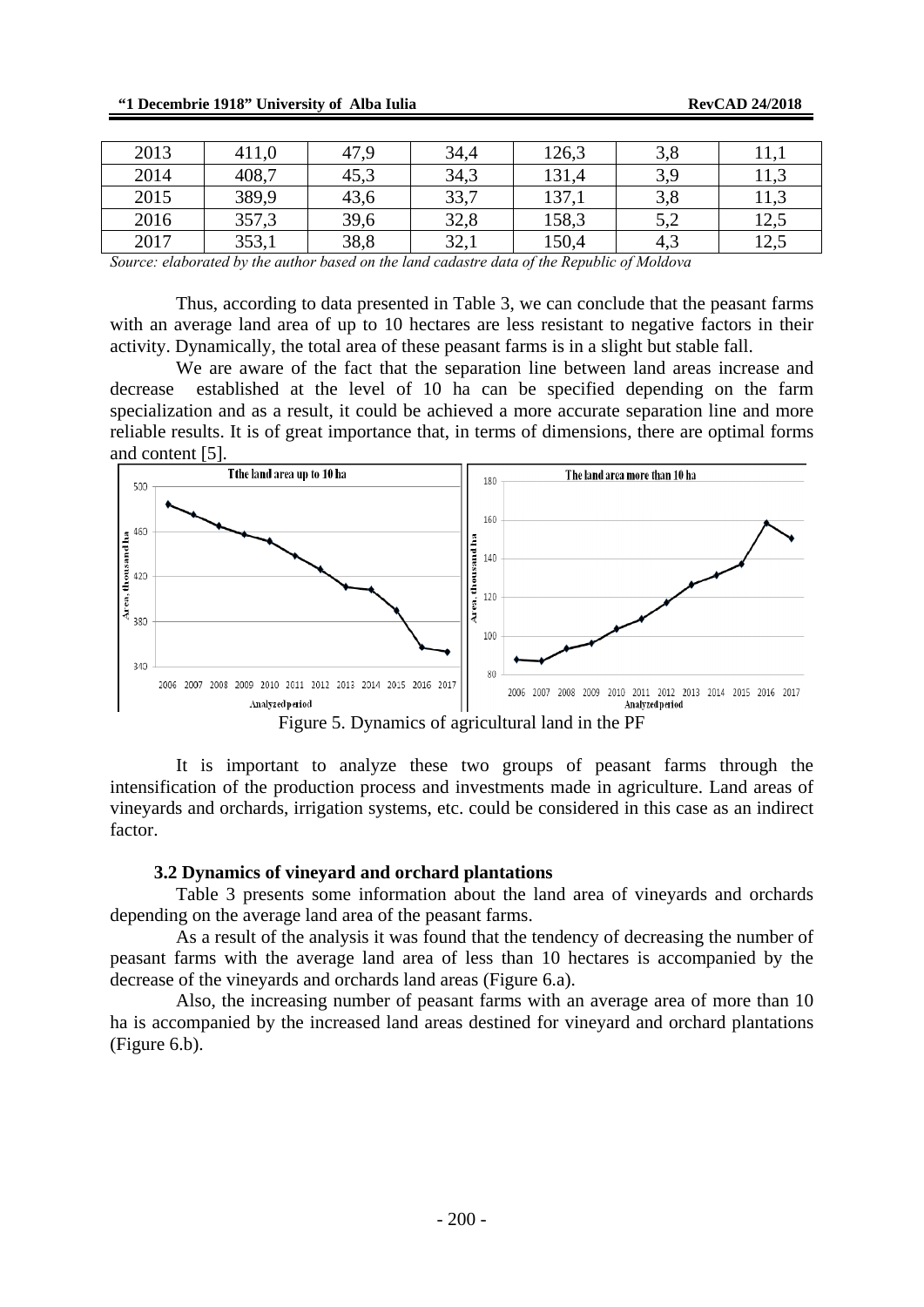



Thus, based on the obtained results, using a graphic analysis of the development trends of peasant farms and vineyard and orchard plantations, conclusions can be drawn about the positive influence of the optimal land areas on the intensification of the production process and as a final result on the efficiency of the whole sector.

# **4. Conclusions**

1. Over the past 12 years, the share of private property in land increases both in the peasant farms and in private limited companies. The intensification level of production process (modern vineyards and orchards, irrigation systems etc.) increases too as well as the number of enterprises with optimal land areas. All these mentioned trends will have a positive impact on the level of life, demographic situation and on the social economic situation as a whole.

2. In the private limited companies, the area of leased land, which is planted with vineyards and orchards is decreasing and the land area under private property increases essentially by 4.4 times.

3. The volume of investments in private land is higher than in the leased land. The founders invest more in the land they own. It is expected that the role of the private sector in the associative enterprises will grow in the future exceeding the role of the leased one.

4. An economic interest is formed in the associative enterprises, based on the private property of the enterprise founders. Provided that the areas of private land have optimal sizes, qualitative changes can occur in these legal forms of organization.

5. Peasant farms, starting with the initial stage of their establishment, have incurred less favorable conditions than other legal forms of organization from the point of view of fiscal and subsidy policy, organizational support, legal framework, etc.

6. Over the whole period of study, total area of peasant farms is in a slight but stable fall.

7. It was highlighted the existence of optimal land areas in the legal forms of organization. The increase in the total land area of farms with an average area of more than 10 hectares proves the existence of optimal parameters.

8. The share of vineyard and orchard plantations in the land areas of peasant farms is much higher than in other legal forms of organization. At the same time, the land areas occupied by vineyards and orchards grows in the peasant farms by more than 10 ha. This fact proves that:

- the increase of the land areas in peasant farms is made on the account of land without plantations, landscapes, etc.;